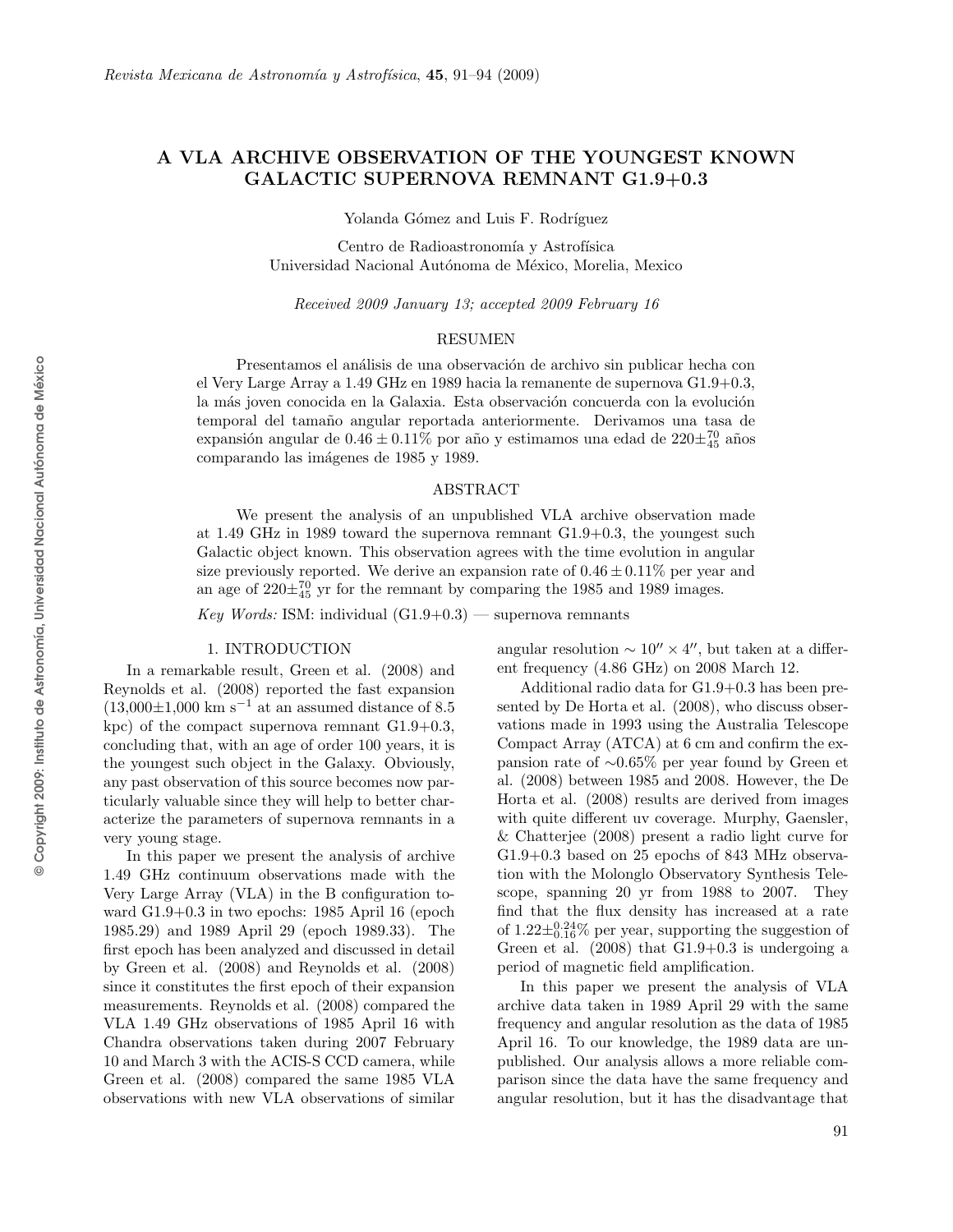TABLE 1

AG184 25 B1829-106

a Integration time on source.

1985 April 16 (1985.29)

1989 April 29 (1989.33) AB515

<sup>b</sup>Major axis  $\times$  minor axis; position angle for images with ROBUST = 5. The final images were made with a restoring beam of  $12\rlap.{''}0 \times 6\rlap.{''}5$ ;  $PA = 0^\circ$ .

6 B1748-253

 $0.92 \pm 0.01$ 

 $1.21 \pm 0.01$ 

 $6 \times 5\rlap{.}''6; -6^{\circ}$ 

 $6 \times 5\rlap{.}''1$ ;  $-14^\circ$ 



Fig. 1. Contour images of the 1.49 GHz continuum emission from G1.9+0.3 for 1985.29 (left) and 1989.33 (right). The difference image, taken to b e the 1989.33 image minus the 1985.29 times 1.05, is shown in the righ t panel. The contours are  $10, -8, -6, -5, -4, 4, 5, 6, 8, 10, 12, 15, 20, 30, 40, 60, 80, 100,$  and  $120 \text{ times } 0.4 \mu \text{Jy beam}^{-1}$ . The cross in the northern part of the images marks the position of a field source. The cross in the southern part of the images marks the centroid of the radio emission associated with G1.9+0.3, from Green et al. (2008). The half p o wer contour of the restoring beam  $(12\rlap.{''}0 \times 6\rlap.{''}5; PA = 0^\circ)$ , is shown in the bottom left corner of the panels.

the time baseline is small, only 4.04 years. Although the 1989 data are constituted of only t w o 3-minute integrations separated b y 1.5 hours they hav e excellent quality and allow a comparison with the previous epoch.

#### 2. D ATA REDUCTION

The archiv e data were edited and calibrated using the soft ware pac kage Astronomical Image Processing System (AIPS) of NRAO. Cleaned maps were obtained using the task IMAGR of AIPS and the ROBUST parameter (Briggs 1995) of this task set to 5, to optimize sensitivit y . The observational parameters of the two epochs are given in Table 1.

## 3. RESULTS

### 3.1 . Flux Densities

The flux densities obtained b y us at 1.49 GHz are  $0.565 \pm 0.078$  Jy and  $0.646 \pm 0.046$  Jy for the epochs 1985.29 and 1989.33, respectively . These flux densities were obtained from the images using the task IMSTAT of AIPS and estimating the errors following Beltrán et al. (2001). However, these data were taken in the B configuration at 1.49 GHz, where the largest angular scales detectable b y the array are only a factor of 2 larger than G1.9+0.3. We then expect to hav e p oor sampling of the uv plane close to the zero spacing and that the flux densities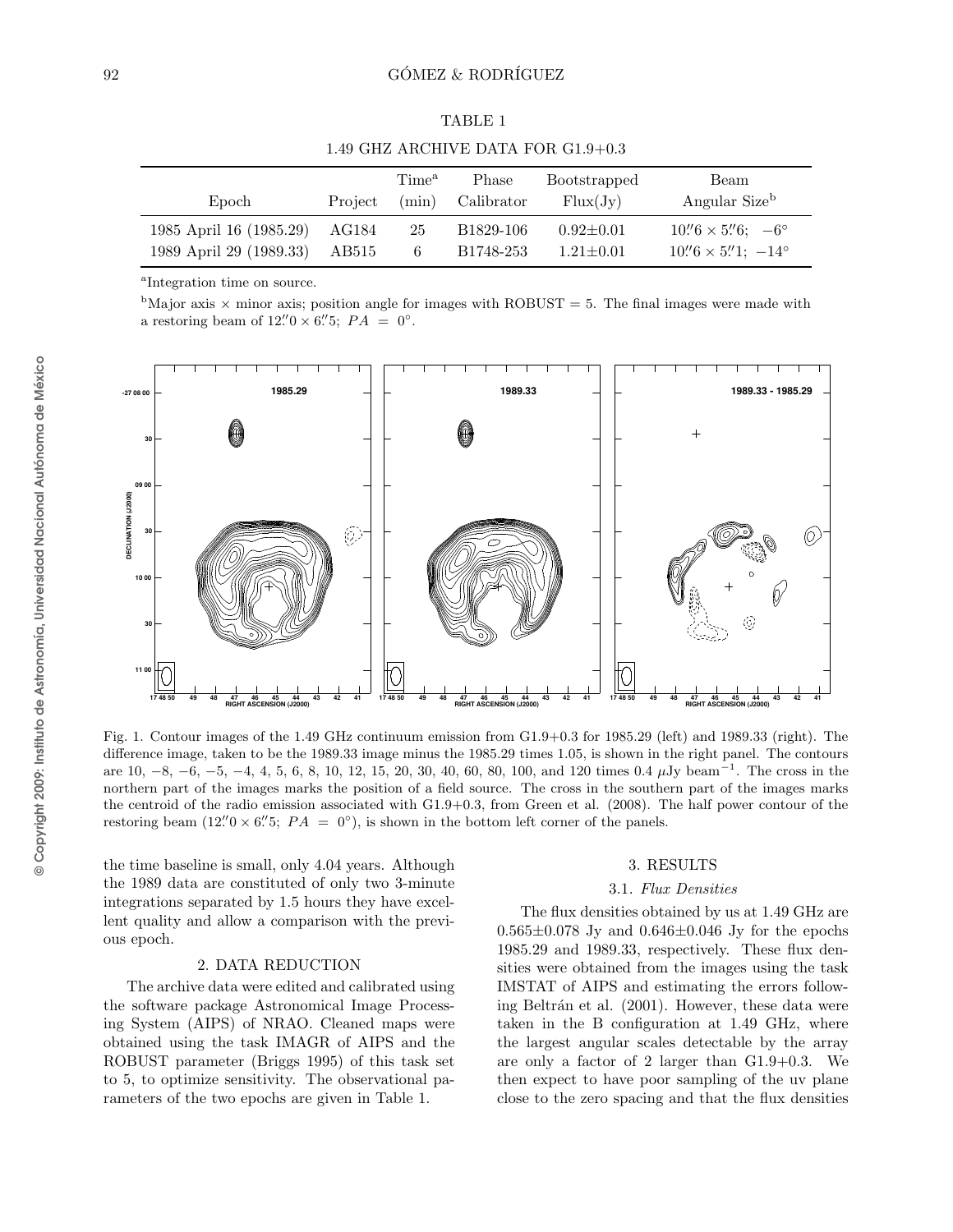reported ab o v e are underestimating the real values. Additional measurements at 1.4 GHz (0.748 ±0.038 Jy; ep o c h 1996.47; Condon et al. 1998) and at 1.425 GHz (0.935±0.047 Jy; epoch 2008.20; Green et al. 2008) are reported in the literature.

### 3.2 . Images

To compare the angular size of the SNR at the two epochs we made images with the same restoring beam of  $12\rlap.{''}0 \times 6\rlap.{''}5$ ;  $PA = 0^\circ$ . This value is comparable to the synthesized beams of the two epochs (see Table 1). We sho w in Figure 1 the images of G1.9+0.3 for the two epochs (1985.29 and 1989.33), as well as a difference image (1989 .33 −1985 .29). The difference image shows evidence of expansion, with positive contours in the outer parts of the remnant and negativ e contours in the inner parts. Unfortunately, the lack of azimutal symmetry of the nebula does not produce a clear shell in the difference image, as observed for example in some planetary nebulae (e. g. Guzmán, Gómez, & Rodríguez 2006). Following Green et al. (2008) we averaged the emission over all azimuths, using the task IRING of AIPS. The central position of these rings was the centroid of the radio emission associated with G1.9+0.3,<br> $\alpha(2000) = 7^h 48^m 45.4; \delta(2000) = -27° 10' 06'',$ from Green et al. (2008). The shell profiles for the two epochs, normalized to the peak value of 1989.33 by multiplying the 1985.29 profile by 1.05, are shown in Figure 2. The 1989.33 profile is slightly displaced to larger radii with respect to the 1985.29 profile. In Figure 2 we also show the difference of the two profiles, that shows the S-shaped profile indicativ e of expansion. Analyzing these profiles under the assumption that they are Gaussian, we find a displacement of  $0.^{\prime\prime}57 \pm 0.^{\prime\prime}14$  between the two epochs. Since the peak of the shell is expected to hav e a radius of  $31''$  in 1989 (Green et al. 2008), this implies an expansion rate of  $0.46 \pm 0.11\%$  per year and an age of  $220\pm_{45}^{70}$  yr for the remnant (assuming a constant expansion velocity and with respect to the 1989 epoch). This age is somewhat larger than the value of 150 yr estimated b y Green et al. (2008). Additional observations are required to better estimate the age of this SNR, but it is certainly a very young object.

This is the first determination of the expansion of the SNR made from data at the same frequency , since the determination of Reynolds et al. (2008) was made comparing VLA (radio) and Chandra (X-ray) images and that of Green et al. (2008) was made comparing a 1.49 GHz image with a 4.86 GHz image (both made with the VLA).

The NW extension found b y Green et al. (2008) in their 2008 image made at 4.9 GHz is not presen t



Fig. 2. (Top) Shell profiles for the 1.49 GHz continuum emission from G1.9+0.3 for 1985.29 (dashed line) and 1989.33 (solid line). The peak intensities hav e been normalized by multiplying the 1985.29 profile by 1.05. Bottom: Difference of the shell profiles.

in the 1989 image made at 1.49 GHz and presented here (Figure 1). This implies that the extension must hav e appeared after 1989.

### 4. CONCLUSIONS

Our main conclusions are as follows.

(1) We presen t the analysis of VLA archiv e data of the young supernova G1.9+0.3 taken at 1.49 GHz in 1989.